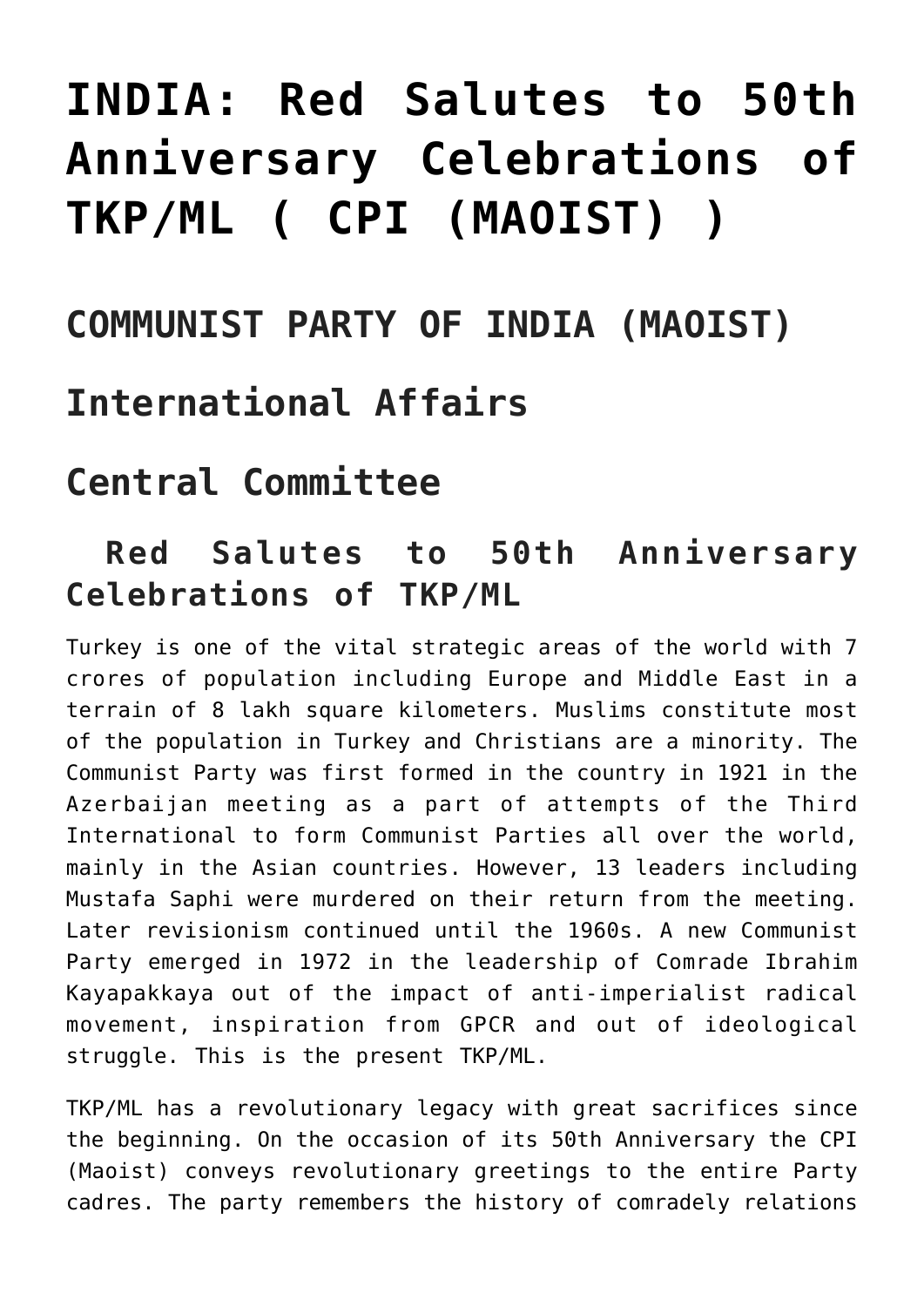of our two parties and wishes to strengthen it. It opines this is the need and demand of the present times. On the occasion of these enthusiastic celebrations, the party firstly pays humble revolutionary homage to all the heroic fighters such as Comrades Ibrahim Kayapakkaya, Demirdag, Umitsan Kaglayas, Umit Denler, Dalek konak, Turan Nalkas, Ojgar K. Karrabul. Our party also conveys revolutionary greetings to the people's army Tikko, the youth organisation TMLGB, women's organisation and civil rights organisations.

Your Congress reaffirmed that Turkey is a semi-colonial, semifeudal society as Comrade Ibrahim Kayapakkaya defined. He provided the Leninist understanding of the nationality question and said that Kurd and Turkey are two different nationalities. He made clear that Kemalism is fascism. He is the leader who applied the path of Protracted People's War to Turkey. He said Maoism is the higher stage of Marxism. He upheld the importance of party, army and rural areas. He became a martyr in a young age of 24 in the hands of the enemy. Your Congress decided once again that the theoretical understanding and method of the martyr are correct. The 50 years of struggle of your party is formulated in the path that concentrated on the objective of New Democratic Revolution and the strategic path of Protracted People's War. This is the fundamental revolutionary strategy in view of your practice. Your party sustained the three magic weapons of revolution such as the party, army and United Front.

The present celebrations of 50 years are the symbol of the movement that attracted hundreds and thousands of people with a hope on better future through the efforts of thousands of cadres and militants. Never was a time without attack of the opportunists, reformists and revisionists of the path of your revolutionary party. But your proletarian revolutionary party has been fighting back all the attacks.

It is commendable that your Congress opined that the nationality liberation of Kurds is one of the important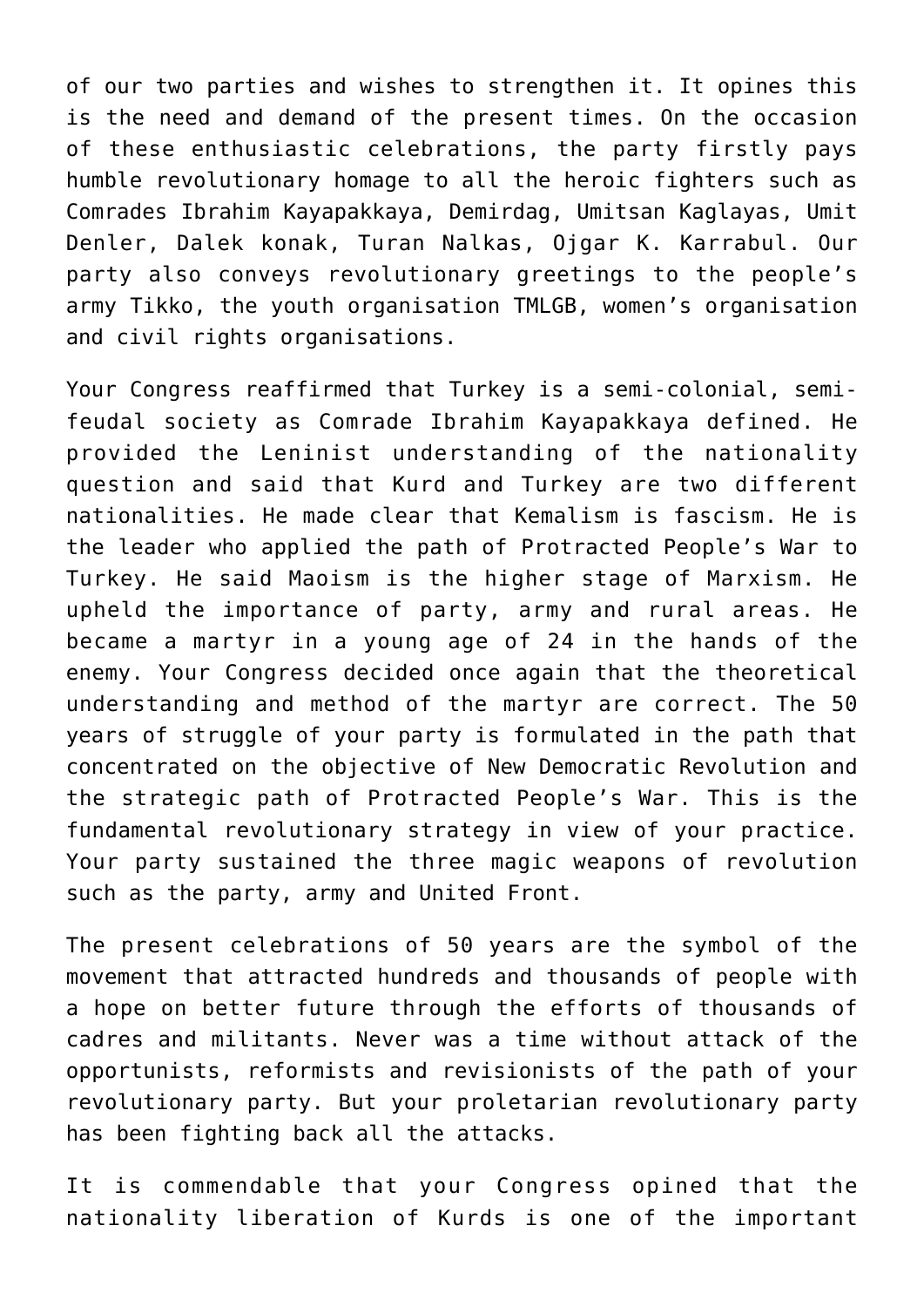problems of Turkey revolution. Our party understands from the experiences of our country that finding a comprehensive solution to the nationality problem in the era of imperialism is part of proletarian revolutions, that proletarian leadership is definitely needed and that the nationality question of Kurds shall obtain a correct solution guaranteeing autonomy and right to secession as a part of New Democratic Revolution. Our party feels that the way you upheld the Leninist attitude shall form a real basis to gain the affection and confidence of the Kurd people, to develop unity with them and to intensify united struggles against the main enemy. You are aware that our country is a prison of nationalities. The Kashmiris, Manipuris, Mizos, Asomese and other such nationalities are fighting for decades for right to self-determination along with right to secession prepared to sacrifice. They are making great efforts to identify with genuine revolutionary forces without allowing revisionists. The exploiting ruling classes of our country, the imperialism that is in support of them and the outdated Akhand Bharat theory of the present Brahmanic Hindutva Fascism became an utmost danger to them. As Comrade Mao taught, this is the time when 'countries wish independence, nationalities liberation and people revolution'.

The successful Party Conference in 2020 January said – 'imperialist-capitalist system is a mechanism of crisis, war, aggression, more profit, blood and tears. Today the central alliances of imperialist system are making market wars with more bloodshed, intensity. The new Social-imperialist imperialism is exporting goods to investments to the retreating US imperialist markets, influencing in an intense level through speedy development. The alliance of Russian imperialism and China Social imperialism created a severe impact in the military and political sphere. As contradictions intensify and the contention among the 'west imperialist' alliance is attaining severe nature in the leadership of the US imperialism, the relations between China Social imperialism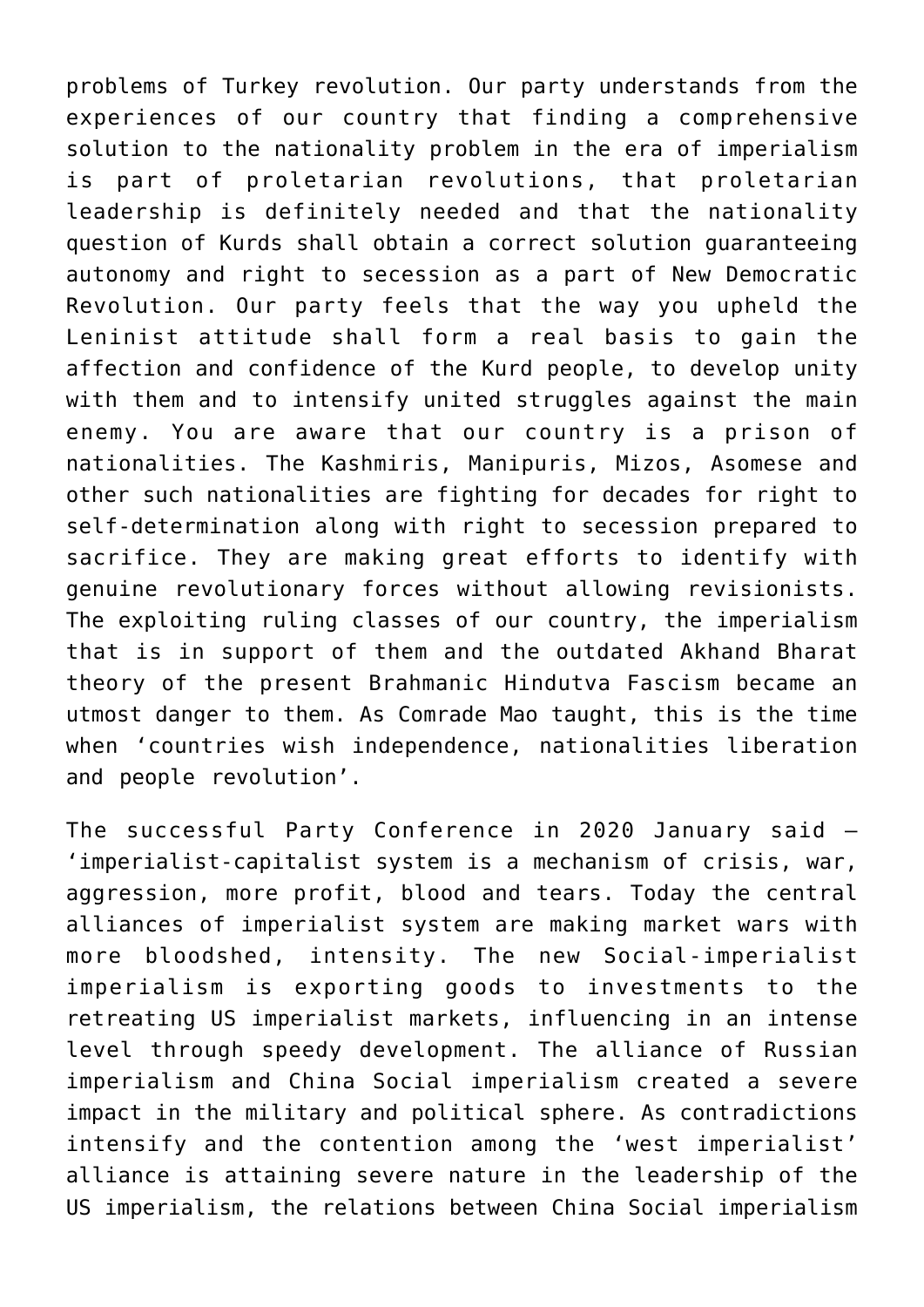and Russian imperialism shall strengthen. In addition to the economic and political crisis this condition shall intensify market wars. It brings forth intense conflict wars in the entire disputable sectors. Your assessment reflects the present conditions of the world.

Today the whole world is burning in the war flames of Ukraine of East Europe. The number one enemy of the world people US imperialism turned Ukraine as a bait, prepared for war in all ways and instigated Russian imperialism to war. Russia is bombing Ukraine for the past 15 days. On one hand the Russian imperialism and on the other the US imperialism, the fascist NATO forces in its leadership and West European imperialist countries are contending for the division of the world. The countries are intensifying their war plans. The President of Ukraine Zelensky is acting as a puppet of the US and is throwing the people in war flames. Europe is facing a crisis of refugees unprecedented since World War II. In such conditions, Ukraine and the Russian proletariat must try to fulfill their historic task. The great Marxist teachers Comrades Lenin and Stalin are providing leadership to the people of great revolutionary heredity. This is the time to turn the war into civil war in the light of the theory and practice that they taught and practiced. This is the condition where the world proletariat must stand in support of the proletariat of the country with their great revolutionary proletarian responsibility. Our party hopes that at this time you shall provide them absolute help in the anti-imperialist civil war by staying closer and with better coordination.

Revolutionary, progressive and democratic forces are facing an unprecedentedly strong and intense offensive. You are aware that you too are a target in the offensive. The ruling classes of your country and the imperialists in support to them shall undoubted further intensify offensives on you in the present war atmosphere. Scores of militants and sympathizers were arrested. You lost above two dozen comrades during this time.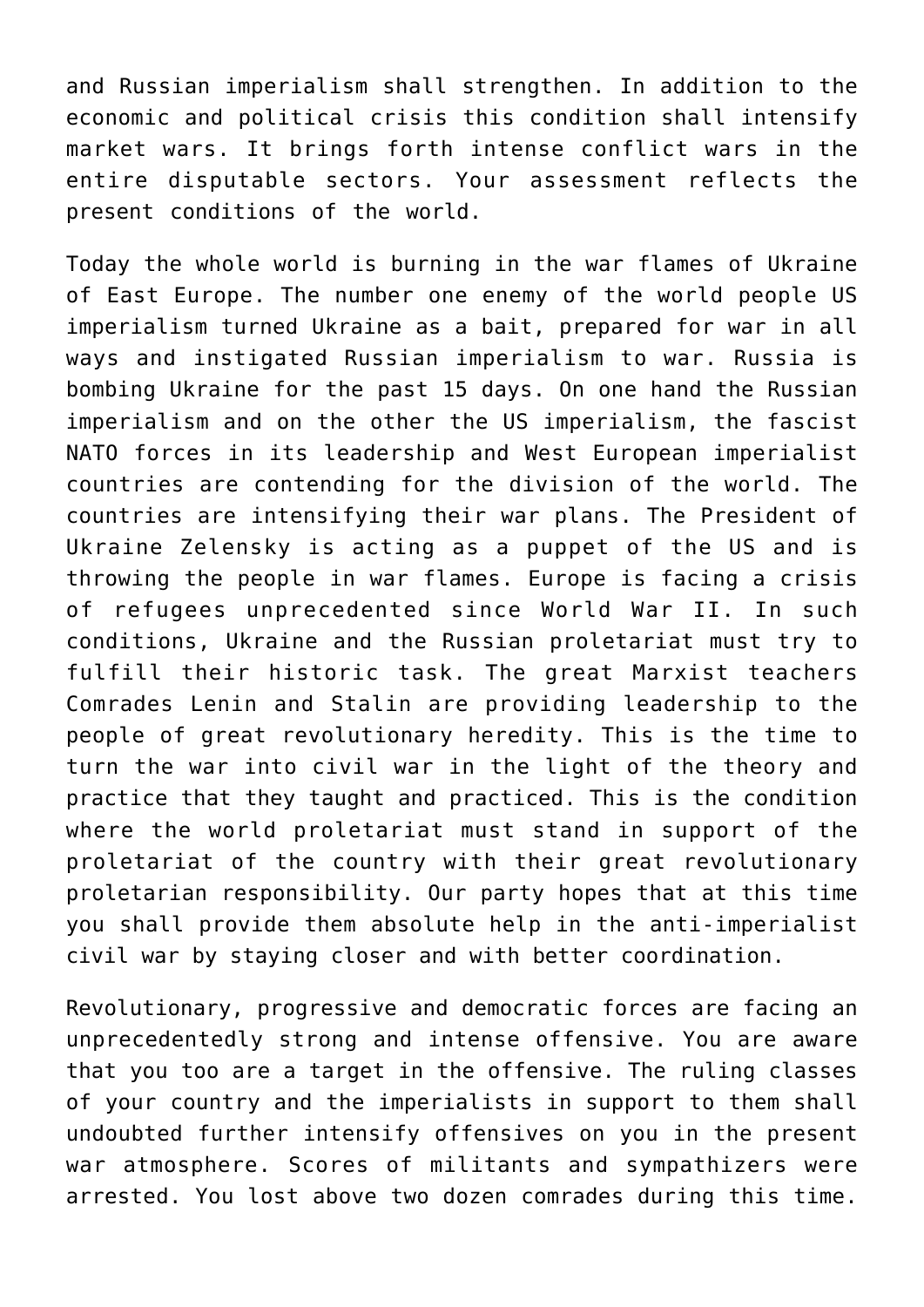Our party firmly believes that the areas of revolutionary movement of Turkey becoming more revolutionary with their blood shall uphold their sacrifices and try to achieve their ideals with undeterred determination. Your efforts to temper the party overcoming the escapists, groupists in the protracted revolutionary movement is commendable.

Your party held the first Conference in 1978. Since then, in spite of serious problems in your party you are working abiding to the path of revolution. You identified and rectified the failure in developing leadership skill and nonconfidence reveals your Communist greatness. The role of women in the movement is to be upheld. There is a dynamic path for struggle with the oppressed gender in class and social struggle. There are many women's movements that make such a struggle. In addition to the existing problems, the struggle shall develop and go forward. It decided that with the present understanding, there is a need to develop an alliance on the basis of united practice of the organisations and forces that make 'civil rights' struggle on this problem.

You uphold the equality of religions in the society of various religions. You explained that the oppressed religions are historically being violated of fundamental freedom and democratic rights and that the religious systems related to the Sunni religious system are always facing severe oppression, massacres and aggressive policies. It is commendable that your Congress declared the utmost democratic attitude towards religions when it said that the question of religious freedom including the Sunni religious system shall be an aspect of democratic right in the struggle for New Democratic Revolution.

'Tikko' is the name of the People's Army that you formed as an army for the liberation of workers and peasants. War is for revolution. War is necessary for the needs of revolution. This is the only way for revolution. This kind of comprehensiveness and understanding against each and every conflict bring forth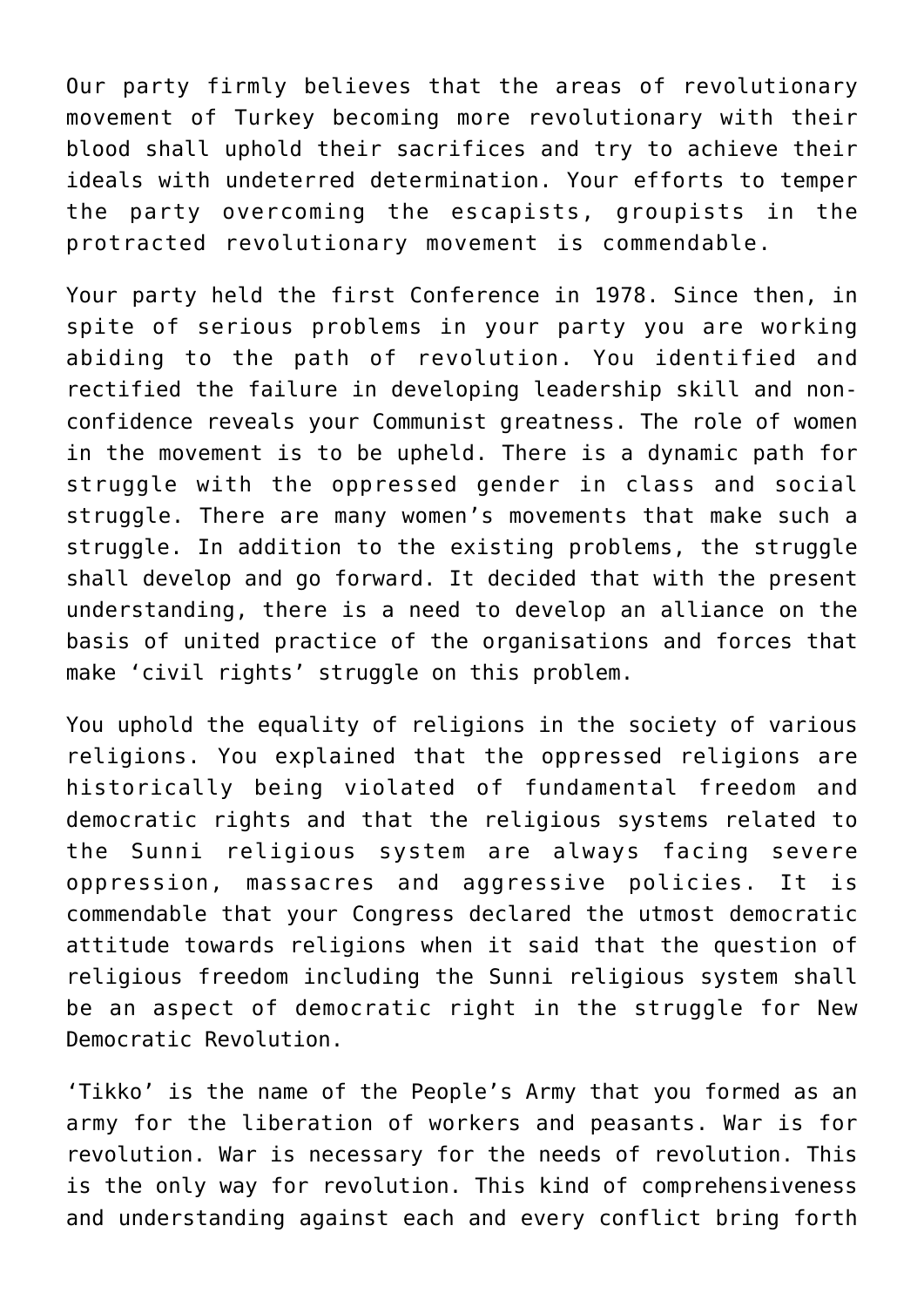the correct attitude.

At the time Kurd nationality movement and struggle are the fundamental and primary targets for fascism. Especially they are trying to forcibly surrender the Kurd guerilla forces and the entire forces of nationality struggle in legal and democratic sphere and to distance them from the other social forces.

Our party conveys revolutionary greetings to the revolutionary prisoners on the occasion of 50th Anniversary celebrations for their courage and dare in molding the prisons as the vanguard centres of Communist ideas and revolutionary emotion upholding the party name, path, war and militancy in the dungeons of the enemy. They stood as models for struggle nature undeterred to make any kind of sacrifice. All of us must make serious efforts for the release of the struggling comrades who are making efforts for Communist and class struggle in the utmost rigorous conditions. Let us try to get them released in all possible methods. The exploitive ruling classes shall indulge in many conspiracies to keep them behind the bars all through their life in the present crisis, especially the imperialist war atmosphere. However, let us inform the prison comrades about the needs and problems of the revolutionary movement, to utilize their revolutionary services in a more and secret manner and to make them practice the truth that prisons are the big schools. Let us imbibe revolutionary confidence in them.

Your party is organized with the objective to achieve the above aims and discussed all these in the earlier congress. We hope that you shall advance in a more determined manner and totally utilize the present conditions in a more consolidated, more enthusiastic manner in the direction of achieving them. Let us work with further determination for coordination and solidarity among the Maoist revolutionary parties all over the world and we hope that you shall take up this in a special manner. We hope that the entire revolutionary camp of TKP/ML